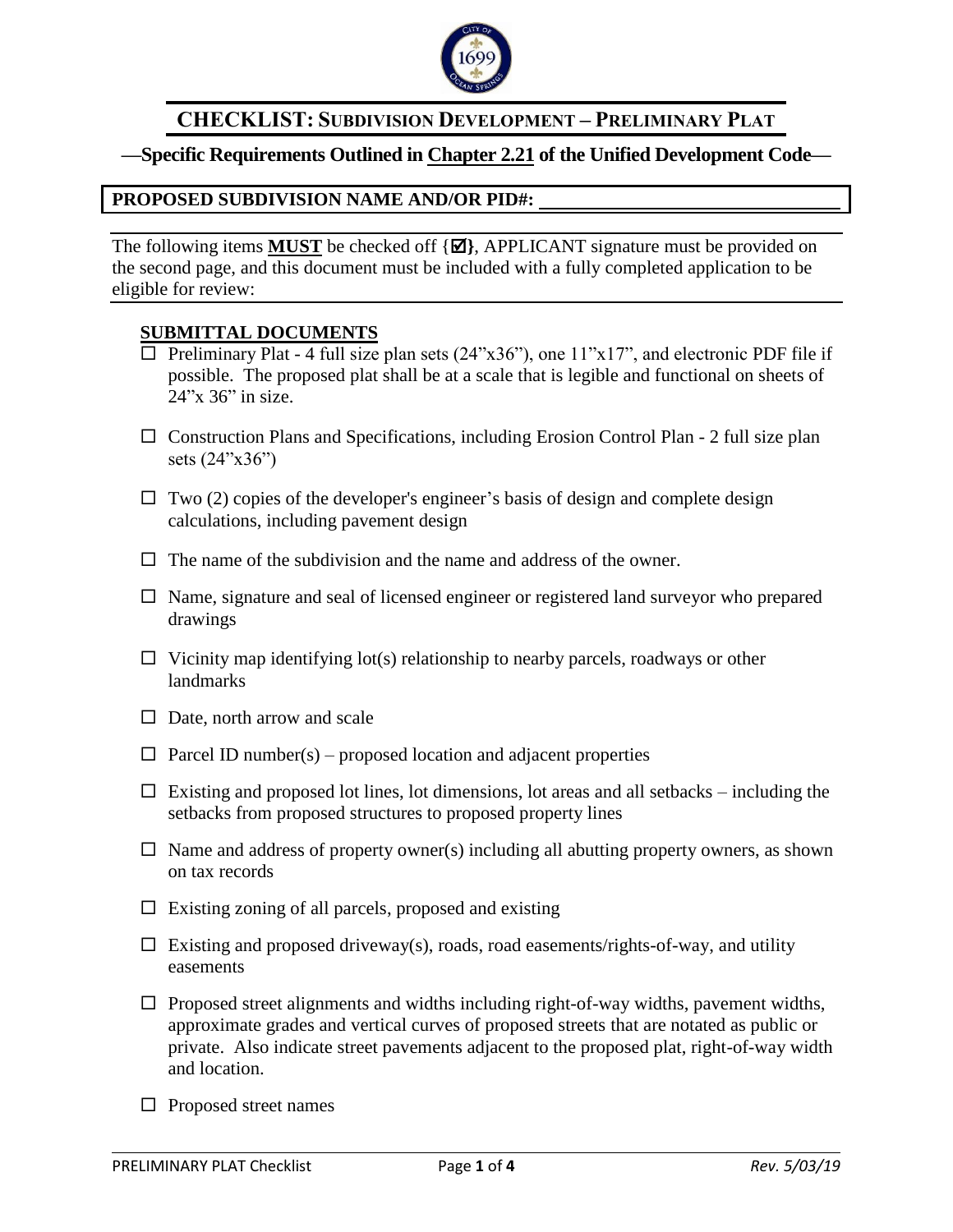- $\Box$  Existing utilities, including any septic tanks or other private utilities
- $\Box$  Proposed utilities (sewer, gas, water, telephone, cable television, electric): location and size; location of manholes, valves, hydrants, transformers, junction boxes; location of street lights and connections to existing system
- $\Box$  All required utility plan notes and other required information requested on the attached Public Works checklist
- $\Box$  Location of any existing structures on the lots, with nature, location and dimensions
- $\Box$  Natural watercourses/wetlands (delineated), railroads, sewers, bridges, culverts (location/size), drain pipes
- $\Box$  Location and types of any protected trees
- $\square$  Location/size of proposed permanent common fixtures (signs, monuments, plantings, walls, fences, etc.)
- $\Box$  Areas that may be reserved for parks, conservation or open space
- $\Box$  Future development phases, if any
- $\Box$  FEMA flood zone designations, base flood elevations and any areas within proposed subdivision subject to inundation by stormwater; plans to show proposal to eliminate ponding
- $\Box$  If subdivision is more than 600' from an established school bus route, a school bus loading area must be designated. (see Subdivision Ordinance, Section 71 for details)
- $\Box$  If land disturbance activity is 1<5 acres, submit Notice of Intent (NOI), Small Construction Permit and Stormwater Pollution Prevention Plan (SWPPP) to City.
- $\Box$  If land disturbance activity is  $>5$  acres, submit Notice of Intent (NOI), Large Construction Permit and Stormwater Pollution Prevention Plan (SWPPP) to City and MDEQ.
- $\Box$  Draft Covenants, if applicable: Bylaws to govern the maintenance of subdivision entrance structures and other common areas such as monuments, pillars, fences, walls, plantings, statuary or other permanent features
- $\square$  State approval letters: Department of Health, Department of Environmental Quality, as required
- $\square$  Signed Stormwater Erosion Control Agreement (see attached)
- $\square$  Stormwater Pollution Prevention Plan (SWPPP)
- $\Box$  Contours at vertical intervals of 1' for plats with 4 or more lots (Ocean Springs datum or USGS datum)
- $\square$  Show plats on grid on even 500-ft intervals of state plane coordinates, township section, range boundaries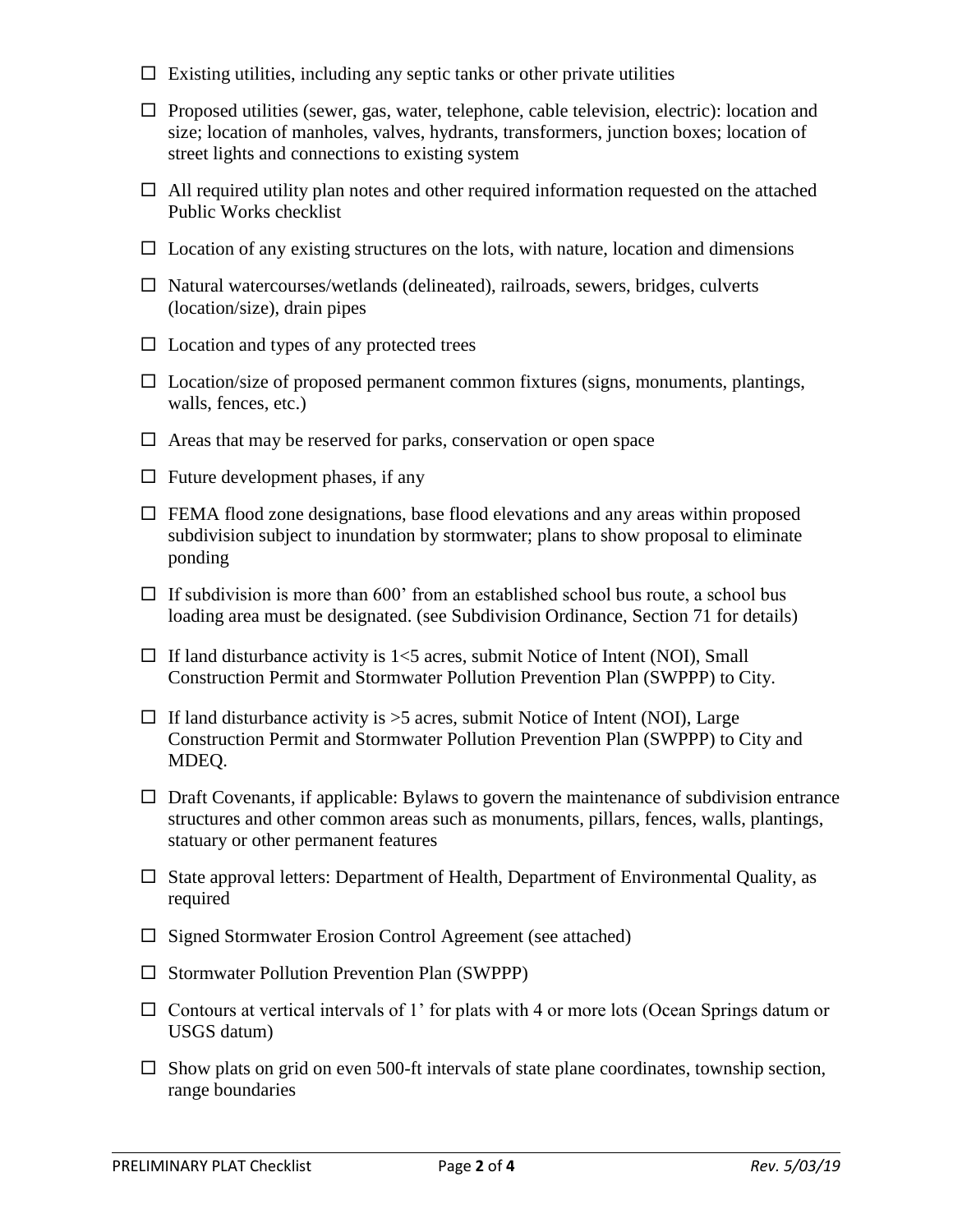# **Survey Requirements:**

- $\Box$  Name of surveyor and date of survey
- $\Box$  Legal description and boundary survey, class B surveying accuracy (minimum closure error, 1: 5,000), bearings and distances referenced to sectional or fractional section corners or other base lines

# **Engineering Calculations:**

- $\Box$  Length and radii of all curbed street and lot lines, bearings and length of all straight street and lot lines and the area in sq ft of each lot
- $\Box$  Street centerline bearing and distance with centerline curve data (deflection angle, radii, degree of curvature, chord distance and bearing and length of curve)
- $\Box$  Profiles of all proposed streets showing the natural and finished grades drawn to a scale of not less than 1"=100' horizontal and 1"=20' vertical
- $\Box$  Design calculations for pavements, utilities and any other improvements to be dedicated to the City as described in Section 2.21.5.B.8.
- $\square$  Stormwater calculations (drainage and retention), if applicable

# **Preliminary Plat Notes:**

- 1. Purpose is to provide plans for the construction of the subdivision and its improvements plus a draft of the final plat of the subdivision.
- 2. Preliminary plat can be submitted prior to approval of sketch plat, although it is not recommended.
- 3. A lot clearing permit can be obtained prior to sketch plat approval, if applicable. However, all stormwater requirements must be met prior to permit issuance.
- 4. Approval of a preliminary plat is required for any site where the eventual platting of the property involves a major subdivision. No final plat shall be approved until a preliminary plat for the property has been approved, unless the application is for a minor subdivision.
- 5. An application must be filed with the Jackson County Utility Authority (JCUA) prior to construction, so it is recommended the developer do so immediately after Sketch Plat Approval and prior to Preliminary Plat application.
- 6. The USPS has a separate policy regarding mail delivery: "National Delivery Planning Standards / A Guide for Builders and Developers". These standards must be reviewed and any questions regarding provisions for mail delivery must be addressed with USPS prior to approval.
- 7. Amendments are approved in same manner as the original plat Reference Section 2.21.10 and 2.21.11.
- 8. If development has not been initiated within two years of preliminary plat approval, any changes in development standards shall apply to the development proposed by the preliminary plat. If a final plat is not submitted within 24 months after approval of the preliminary plat, or within such extended period as may be allowed, the preliminary plat approval shall be void.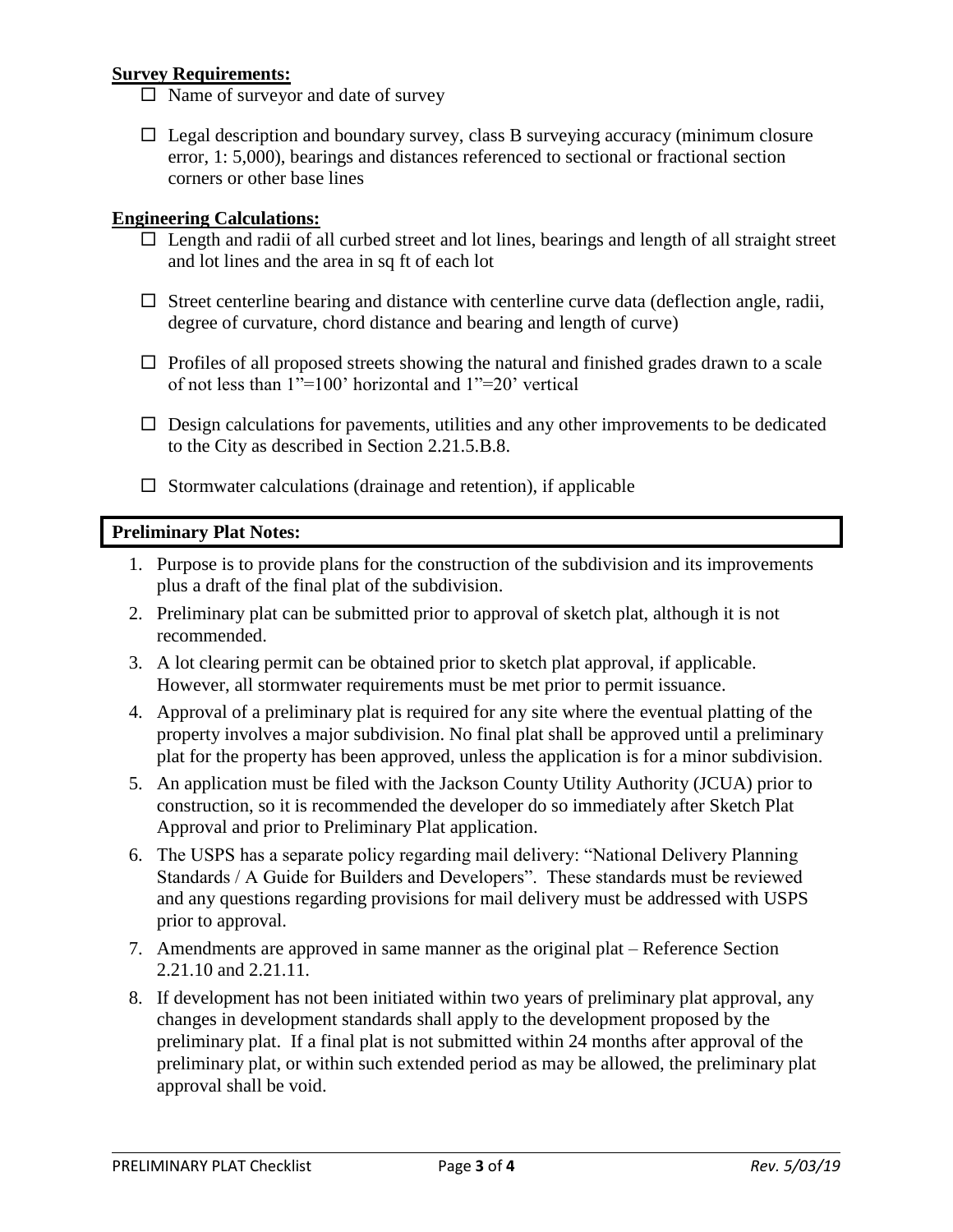#### **Next Steps**

Once the application is received (with all attachments) and fee is paid, the City will review the package and schedule the request on the next appropriate Planning Commission agenda. Appropriate time must be allowed for City review and public notification via standard mail and City review prior to the Planning Commission meeting. The Planning Commission will make a recommendation to the Board of Alderman, which will approve or reject the request. Applicants are encouraged to attend both the Planning Commission and Board of Aldermen meetings to respond to questions. The Planning Commission meets the  $2<sup>nd</sup>$  Tuesday of each month at 6:00 pm and the Board of Aldermen meets the 1<sup>st</sup> and 3<sup>rd</sup> Tuesday of each month at 6:00 pm. All meetings occur in the City Hall Board room at 1018 Porter Avenue.

#### **After preliminary plat approval, but before construction – REQUIRED steps:**

| prenumary plat approval, but before construction arrival steps.                                                                                                                                                                                                                                                                                                             |
|-----------------------------------------------------------------------------------------------------------------------------------------------------------------------------------------------------------------------------------------------------------------------------------------------------------------------------------------------------------------------------|
| City to designate numerical street addresses for each lot.                                                                                                                                                                                                                                                                                                                  |
| Preconstruction meeting between developer, developer engineer, contractor, City engineer<br>and City inspector.                                                                                                                                                                                                                                                             |
| City to assess developer \$75/lot for a construction inspection fee.                                                                                                                                                                                                                                                                                                        |
| After infrastructure construction, before final engineering inspection – REQUIRED steps:                                                                                                                                                                                                                                                                                    |
| Developer to have registered engineer or surveyor check final as-built elevations and<br>locations of all improvements shown on the originally approved construction plans and<br>preliminary plat.                                                                                                                                                                         |
| Lot numbers shall be clearly indicated (painted, stamped, cut, etc.) onto the curb or edge of<br>pavement abutting the lot.                                                                                                                                                                                                                                                 |
| Location of water and sewer services shall be indicated with a "W" and "S" and shall be<br>permanently stamped or cut into the curb abutting each lot by developer.                                                                                                                                                                                                         |
| Developer to submit as built plans to City.                                                                                                                                                                                                                                                                                                                                 |
| City to review any variations from approved Preliminary Plat.                                                                                                                                                                                                                                                                                                               |
| <b>Before Final Plat approval – REQUIRED steps:</b>                                                                                                                                                                                                                                                                                                                         |
| Developer to submit to City warranty of proper engineering, installation, materials and<br>construction of all improvements on all property to be owned by the City for a period of 3<br>years or until such time that 85% of the lots in the subdivision have received certificate of<br>occupancy for the dwelling units constructed, with a minimum warranty of 2 years. |
| Developer to post security instrument of \$700 per lot for up to three years. Security<br>instrument may be released after 3 years or upon issuance of certificate of occupancies for<br>85% of lots.                                                                                                                                                                       |
|                                                                                                                                                                                                                                                                                                                                                                             |
| <b>Applicant Signature:</b>                                                                                                                                                                                                                                                                                                                                                 |

### **DATE:**